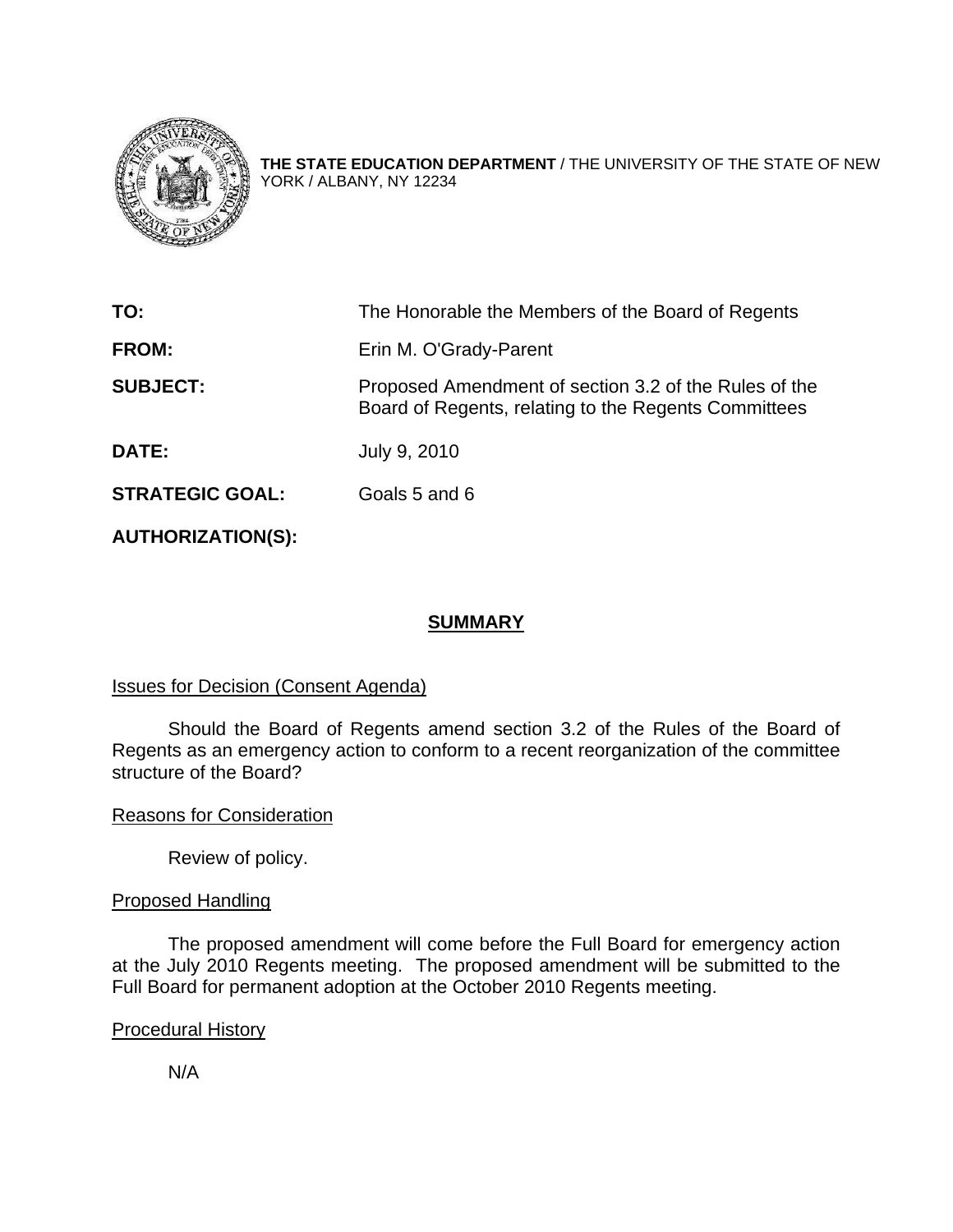### Background Information

 The proposed amendment will conform the Rules of the Board of Regents to the recent reconfiguration of the standing committees of the Board of Regents.

- The Committee on Elementary, Middle, Secondary and Continuing Education is renamed the "Committee on P-12 Education."
- A new Committee on Adult Education and Workforce Development is created.
- The Committee on Vocational and Education Services for Individuals with Disabilities is abolished, and its functions regarding vocational rehabilitation are transferred to the Committee on Adult Education and Workforce Development, and its functions regarding special education programs and services for students with disabilities are transferred to the Committee on P-12 Education.
- The adult education and workforce development functions of the Committee on P-12 Education are transferred to the Committee on Adult Education and Workforce Development.
- The functions of the Committee on Adult Education and Workforce Development regarding proprietary school supervision are specified.
- Several minor technical changes are made to the Rules to add a reference to Regents work groups and to provide for reasonable notice of meetings to committee members. Clarification is also provided regarding the ex officio membership of the chancellor, vice chancellor, and chancellor emeritus on each subcommittee, task force and work group.

The Board of Regents has determined that the reorganization of the committee structure is necessary to assist the Board of Regents to effectively meet its responsibilities to govern the University of the State of New York, determine the educational policies of the State and oversee the State Education Department. The committee reorganization is also consistent with a current restructuring of the Department's internal organization. The proposed amendment will conform the Regents Rules to recent changes to the names and functions of certain Regents standing committees so that they may efficiently and effectively carry out the Board's work. The minor technical changes with conform the Rules to the current nomenclature and practice used by the Board.

A Notice of Emergency Adoption and Proposed Rule Making concerning the proposed amendment will be published in the State Register on August 11, 2010.

# Recommendation

It is recommended that the Board of Regents take the following action:

 VOTED: That section 3.2 of the Rules of the Board of Regents be amended, as submitted, effective July 27, 2010, as an emergency action, upon a finding by the Board of Regents that such action is necessary for the preservation of the general welfare in order to immediately conform the Rules of the Board of Regents to recent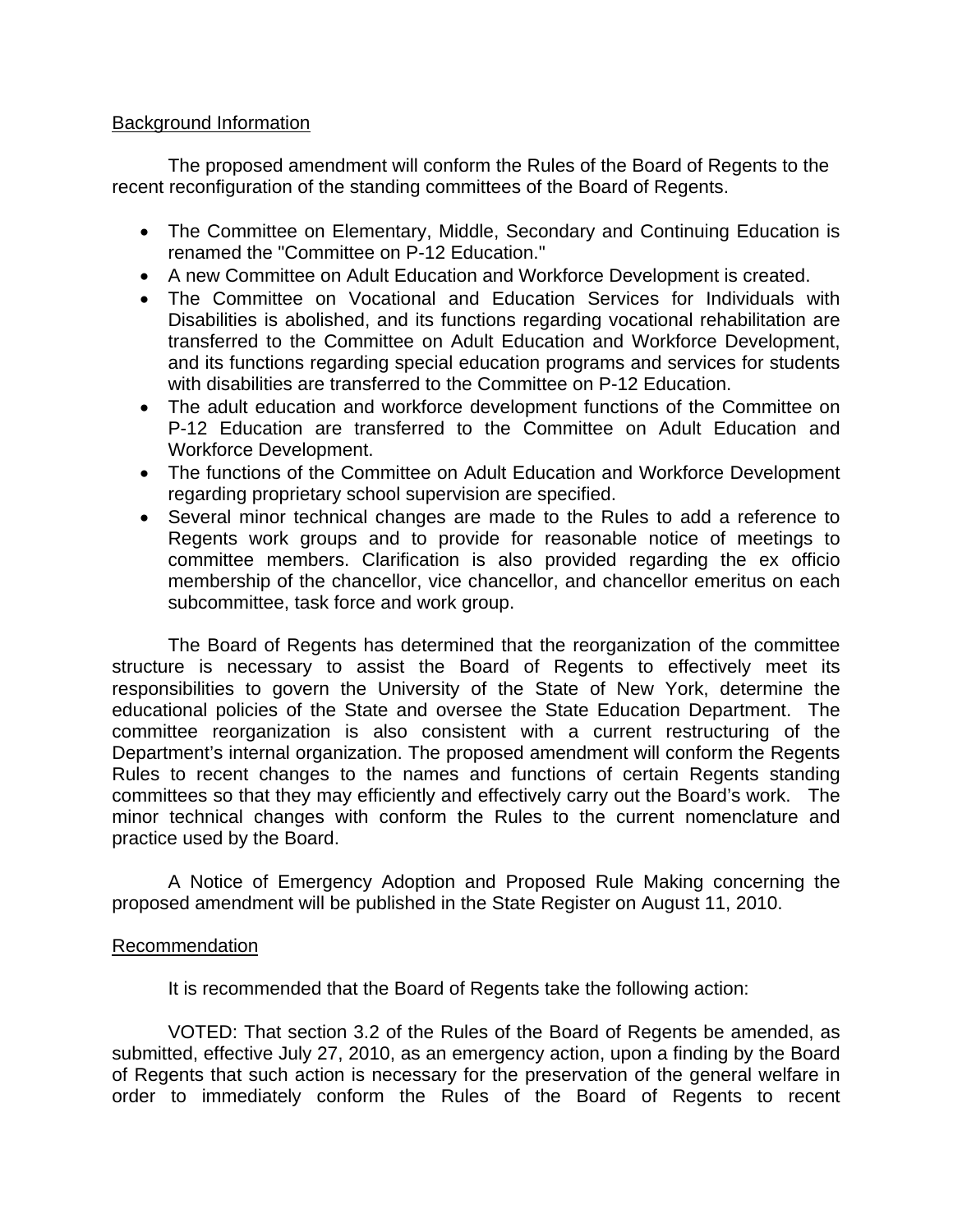reorganization of the committee structure of the Board of Regents, so that the committees involved may efficiently assume their respective duties beginning with the next succeeding Regents meetings, and thereby assist the Board of Regents to efficiently and effectively meet its statutory responsibilities.

#### Timetable for Implementation

 The amendment will become effective as an emergency measure on July 27, 2010 and will remain in effect for 90 days. It is anticipated that the proposed amendment will be presented for adoption as a permanent rule at the October 2010 Regents meeting.

#### **Attachment**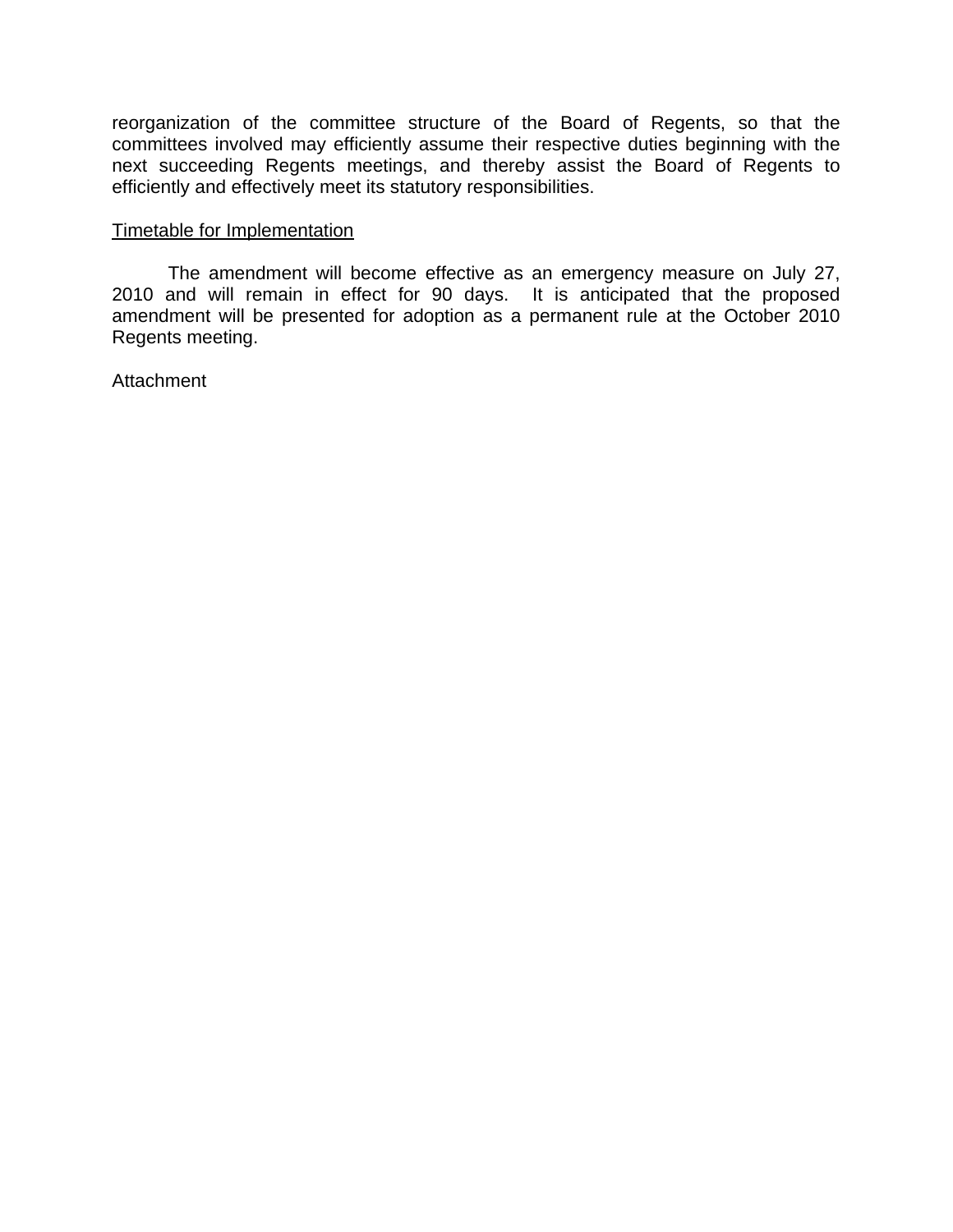PROPOSED AMENDMENT OF SECTION 3.2 OF THE RULES OF THE BOARD OF REGENTS PURSUANT TO EDUCATION LAW SECTION 207, RELATING TO STANDING COMMITTEES OF THE BOARD OF REGENTS STATEMENT OF FACTS AND CIRCUMSTANCES WHICH NECESSITATE EMERGENCY ADOPTION

 The proposed amendment is necessary to reorganize the committee structure of the Board of Regents so that the Board may more effectively meet its statutory responsibilities. The proposed amendment conforms the Rules of the Board of Regents to the recent reconfiguration of the standing committees of the Board of Regents, as follows:

 (1) The Committee on Elementary, Middle, Secondary and Continuing Education will be renamed the "Committee on P-12 Education."

 (2) A new Committee on Adult Education and Workforce Development will be created.

 (3) The Committee on Vocational and Education Services for Individuals with Disabilities is abolished, and its functions regarding vocational rehabilitation will be transferred to the Committee on Adult Education and Workforce Development, and its functions regarding special education programs and services for students with disabilities will be transferred to the Committee on P-12 Education.

 (4) The adult education and workforce development functions of the Committee on P-12 Education will be transferred to the Committee on Adult Education and Workforce Development.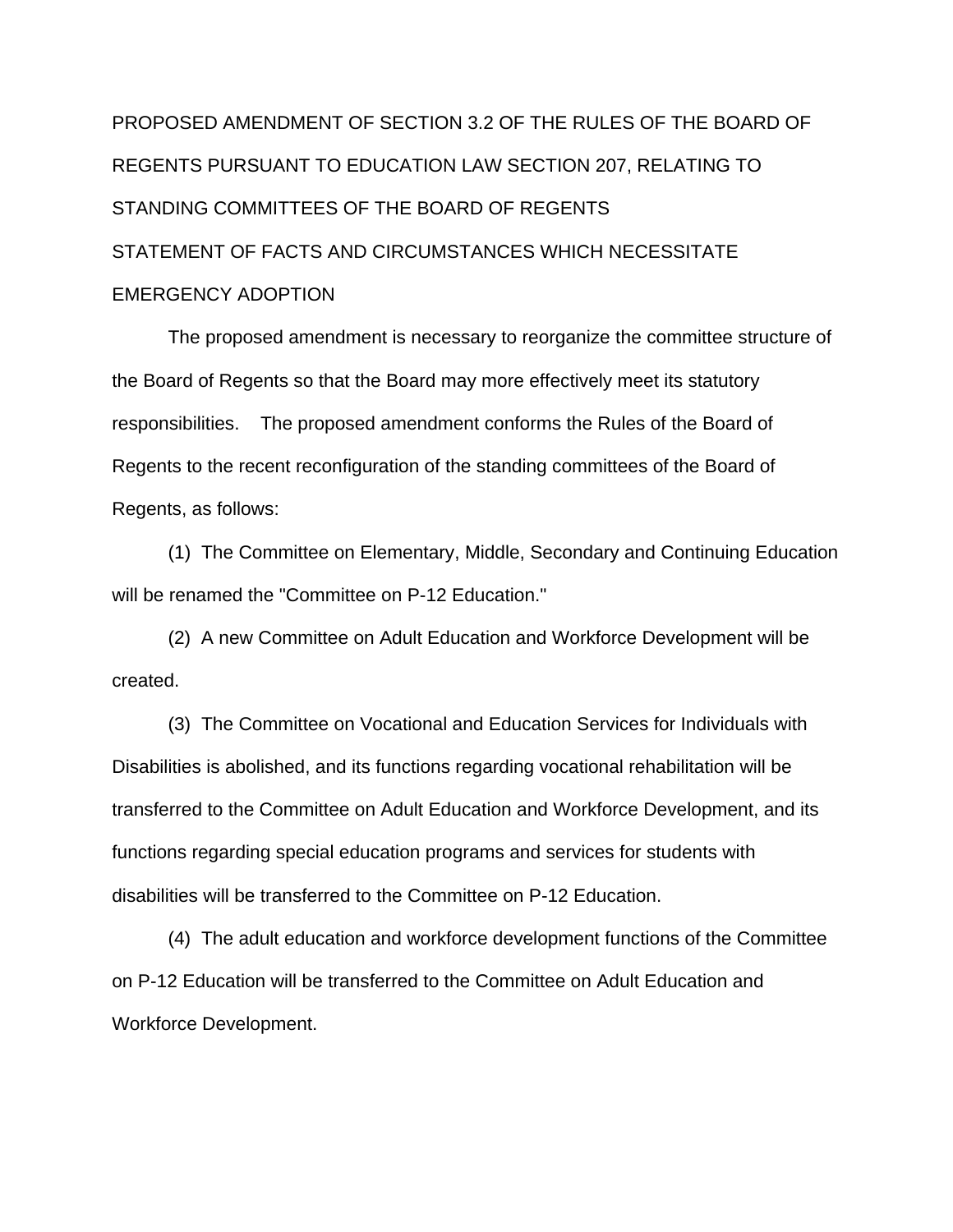(5) The functions of the Committee on Adult Education and Workforce Development regarding proprietary school supervision are specified.

(6) The former Committee on Policy Integration and Innovation is abolished.

 (7) Clarification is provided regarding the ex officio membership of the chancellor, vice chancellor, and chancellor emeritus on each subcommittee, task force and work group.

 (8) Several minor technical changes are made to the Rules to add a reference to Regents work groups and to provide for reasonable notice of meetings to committee members.

The Board of Regents has determined that the reorganization of the committee structure is necessary to assist the Board of Regents to effectively meet its responsibilities to govern the University of the State of New York, determine the educational policies of the State and oversee the State Education Department. The committee reorganization is also consistent with a current restructuring of the Department's internal organization. The proposed amendment will conform the Regents Rules to recent changes to the names and functions of certain Regents standing committees so that they may efficiently and effectively carry out the Board's work. The minor technical changes with conform the Rules to the current nomenclature and practice used by the Board.

 Emergency action to adopt the proposed amendment is necessary for the preservation of the general welfare in order to immediately conform the Rules of the Board of Regents to recent reorganization of the committee structure of the Board of Regents, so that the committees involved may efficiently assume their respective duties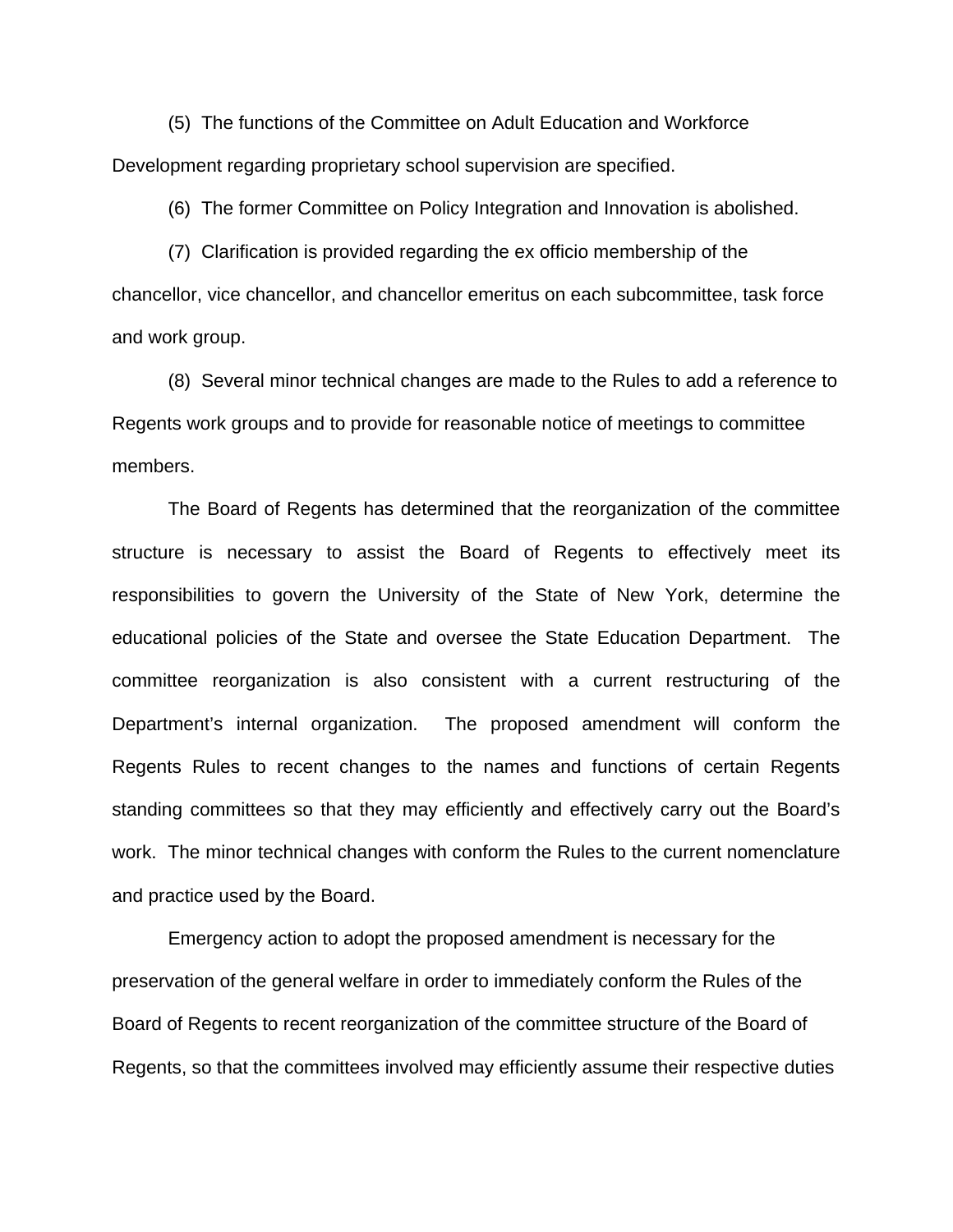beginning with the next succeeding Regents meetings, and thereby assist the Board of Regents to efficiently and effectively meet its statutory responsibilities.

 It is anticipated that the proposed amendment will be presented for adoption at the October 2010 Regents meeting, which is the first scheduled meeting after expiration of the 45-day public comment period prescribed in the State Administrative Procedure Act.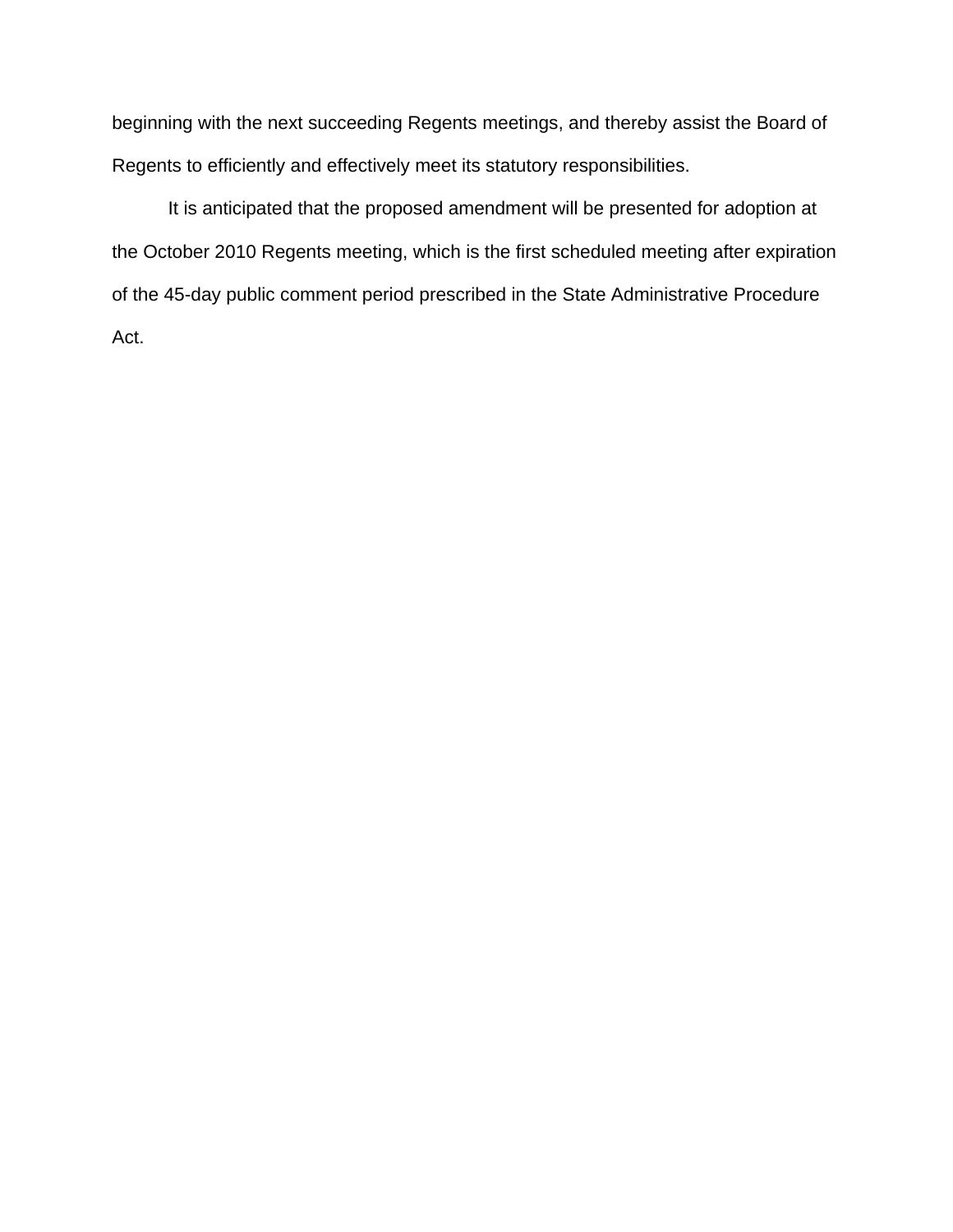### AMENDMENT OF THE RULES OF THE BOARD OF REGENTS

Pursuant to Education Law section 207

Section 3.2 of the Rules of the Board of Regents is amended, effective July 27,

2010, as follows:

§ 3.2. Committees.

 (a) The chancellor shall appoint the following standing committees and designate the leadership of each committee:

[(1) Policy Integration and Innovation.]

 $[(2)]$   $(1)$  Higher Education.

[(3) Elementary, Middle, Secondary and Continuing Education] (2) P-12

Education.

 $[(4)]$   $(3)$  Cultural Education.

 $[(5)]$   $(4)$  Ethics.

[(6)] (5) Professional Practice.

 [(7) Vocational and Educational Services for Individuals with Disabilities] (6) Adult Education and Workforce Development.

 (b) The chancellor, vice chancellor, and any chancellor emeritus who is also a current member of the Board of Regents shall be ex officio members of each standing committee, subcommittee, task force and work group.

 (c) The chancellor from time to time may establish subcommittees, [and] task forces and work groups and shall designate the members and chairperson of any subcommittee, [or] task force or work group.

(d) The functions of the standing committees shall include: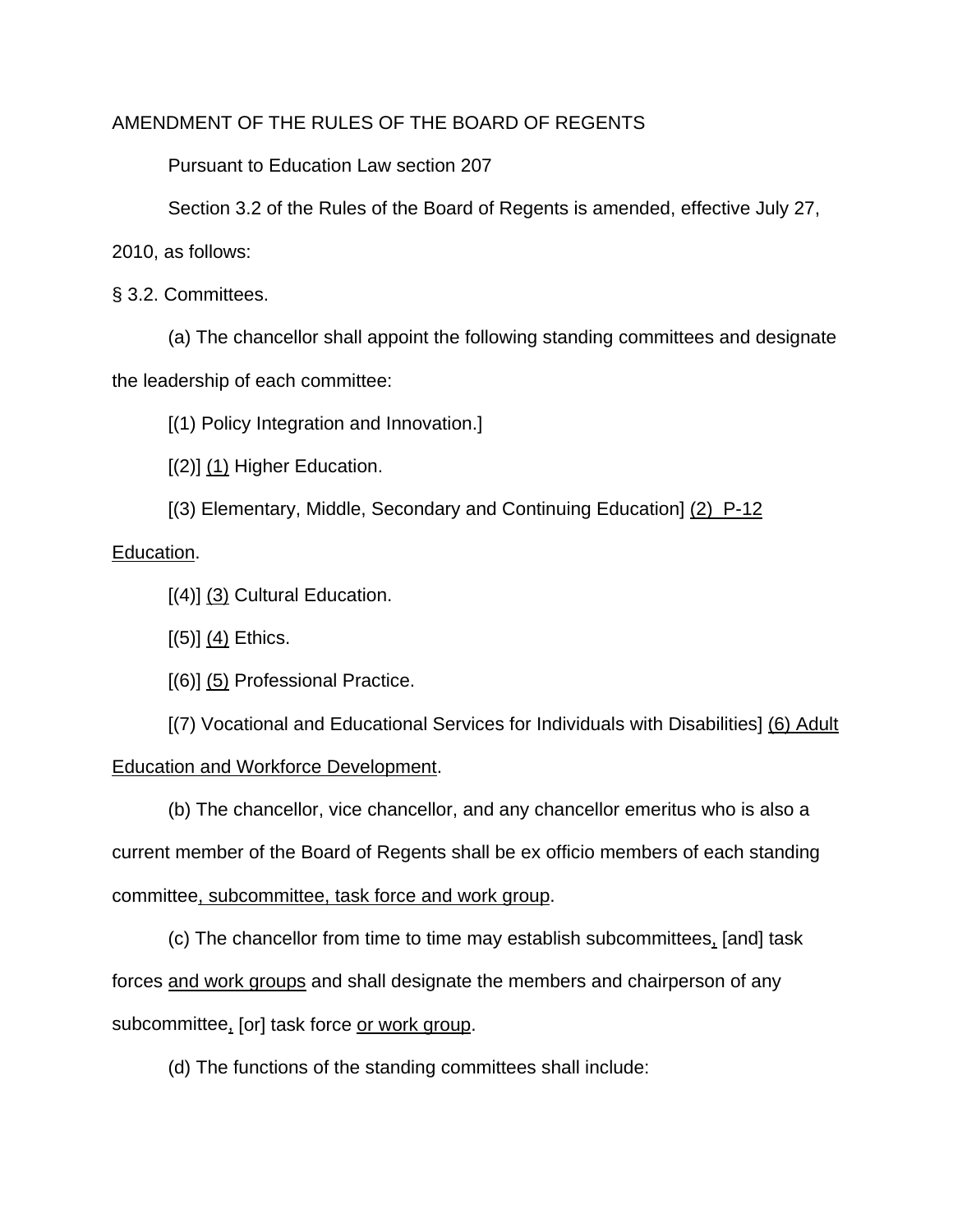[ (1) Committee on Policy Integration and Innovation:

 (i) provides a forum for debate and recommendation on innovation and crosscutting issues;

(ii) identifies policy research, evaluation needs and implementation strategies;

(iii) plans board retreats and training;

(iv) plans the periodic evaluation of the commissioner by the board;

(v) guides the creation of the 24-month calendar;

(vi) monitors implementation of board priorities; and

(vii) identifies technology needs and implementation strategies. ]

[(2)] (1) Committee on Higher Education:

- $(i)$  . . .
- $(ii)$  . . .
- $(iii)$  . . .
- $(iv)$  . . .
- $(v)$  . . .
- $(vi)$  . . .
- $(vii)$  . . .
- $(viii)$  . . .

 [(3) Committee on Elementary, Middle, Secondary and Continuing Education] (2) Committee on P-12 Education shall have the following functions with respect to elementary, middle and secondary education, including special education programs and

related educational services to students with disabilities: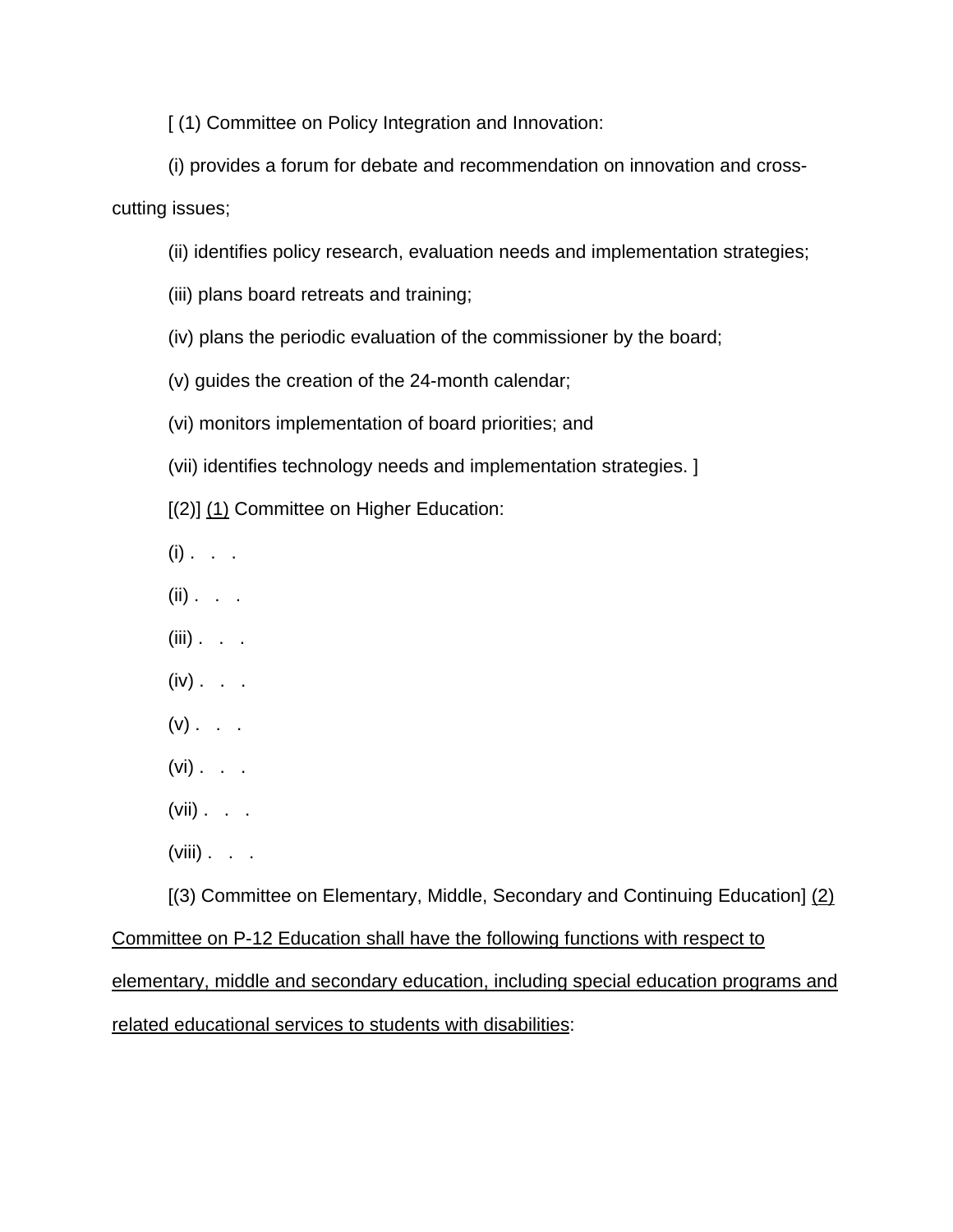(i) develops policy recommendations regarding elementary, middle and secondary education, [workforce preparation and continuing education], and coordination of interagency agreements and activities;

 (ii) reviews the monitoring of elementary, middle and secondary education [and workforce preparation and continuing education] programs, services, and results;

(iii) monitors State aid programs to elementary, middle and secondary schools;

 (iv) seeks input from the public and the professional field concerning elementary, middle and secondary education [and workforce preparation and continuing education] policies and practices;

 (v) reviews and approves amendments to the Rules of the Board of Regents and Regulations of the Commissioner of Education pertaining to elementary, middle and secondary education [and workforce preparation and continuing education];

 (vi) reviews the provision of technical assistance to elementary, middle and secondary schools;

 (vii) develops legislative and budgetary proposals for elementary, middle and secondary education [and workforce preparation and continuing education] and monitors the advocacy of such proposals, and leads in pressing for legislative and budgetary priorities within the department and with the Legislature;

 (viii) initiates studies and activities leading to the improvement of educational conditions and outcomes for children from birth through high school graduation [and adults in workforce preparation and continuing education programs]; and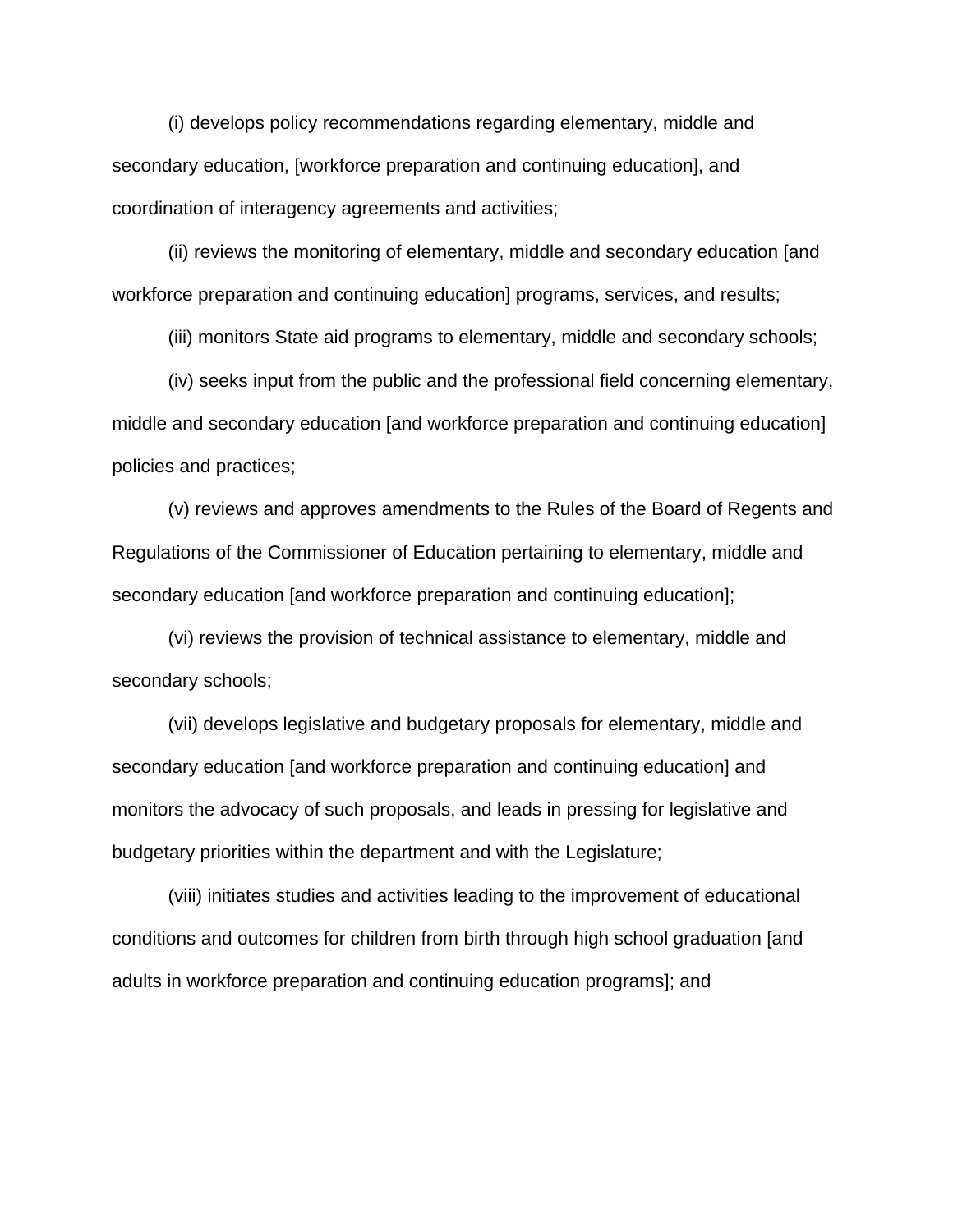(ix) reviews and makes recommendations to the full board on incorporation and chartering of institutions and organizations proposing to offer prekindergarten, kindergarten, elementary, middle or secondary education programs.

[(4)] (3) Committee on Cultural Education:

 $(i)$  . . .  $(ii)$  . . .  $(iii)$  . .  $(iv)$  . . .  $(v)$  . . .  $(vi)$  . . .  $(vii)$  . . .  $(viii)$  . . .  $[(5)]$   $(4)$  Committee on Ethics:  $(i)$  . . . (ii) . . .  $(iii)$  . . .  $(iv)$  . .  $(v)$  . . .  $(vi)$  . . . [(6)] (5) Committee on Professional Practice:  $(i)$  . . .  $(ii)$  . . .  $(iii)$  . . .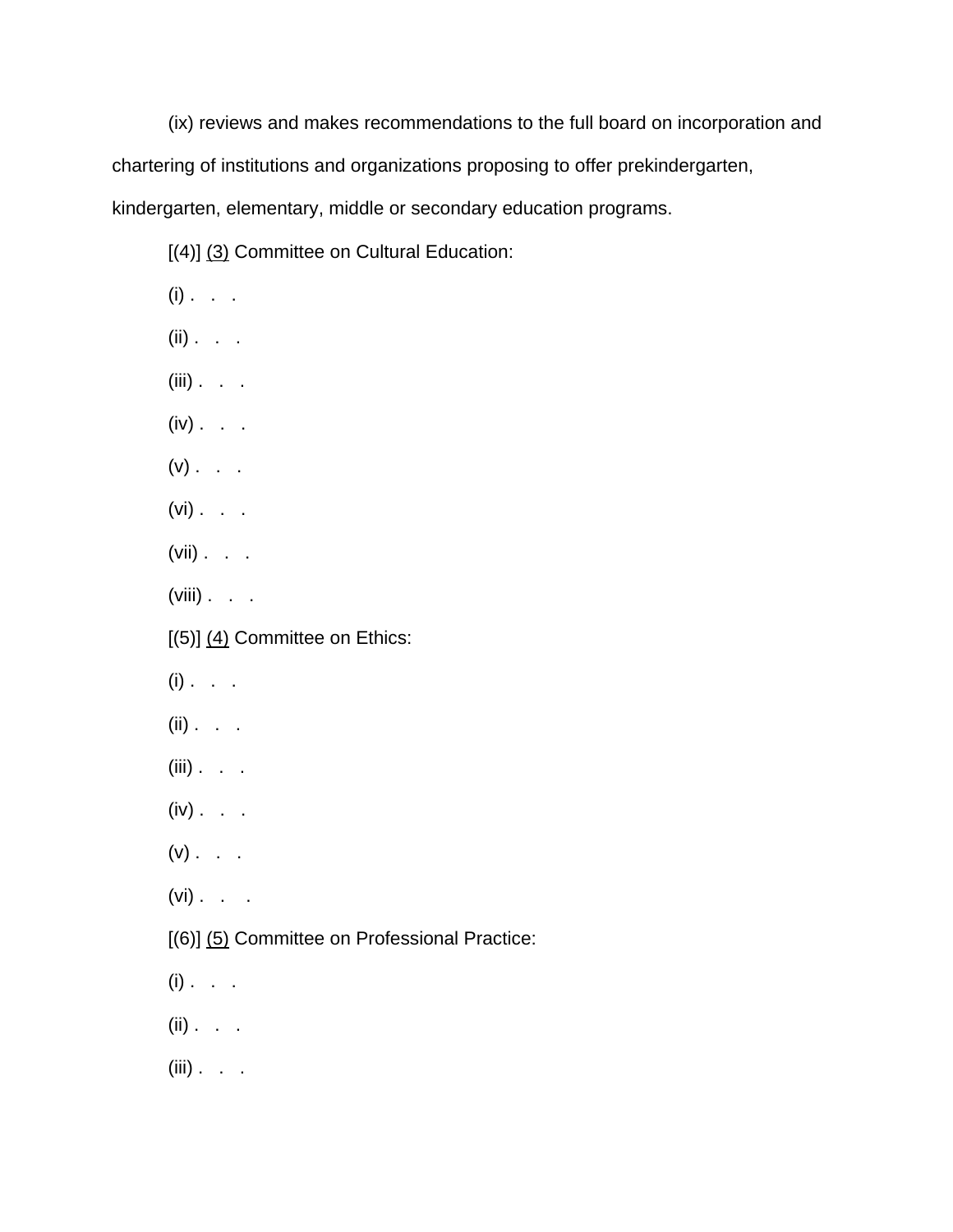$(iv)$  . . .  $(v)$  . . .  $(vi)$  . . .  $(vii)$  . . .  $(viii)$  . . .  $(ix)$  . . .  $(x)$  . . .  $(xi)$ . . .

 [(7) Committee on Vocational and Educational Services for Individuals with Disabilities] (6) Committee on Adult Education and Workforce Development:

 (i) develops policy recommendations regarding adult education and workforce development, vocational rehabilitation, [and special education ] and proprietary school supervision, overall coordination of such programs and services [vocational and educational services to individuals with disabilities] , and coordination of interagency agreements and activities;

 (ii) monitors the implementation of adult education and workforce development, vocational rehabilitation, [and special education programs and services] and proprietary school supervision, and interagency agreements;

 (iii) develops legislative and budgetary proposals for adult education and workforce development, vocational rehabilitation [, special education and related educational services for individuals with disabilities], and proprietary school supervision, and monitors the advocacy of such proposals, and leads in pressing for legislative and budgetary priorities within the department and with the Legislature;